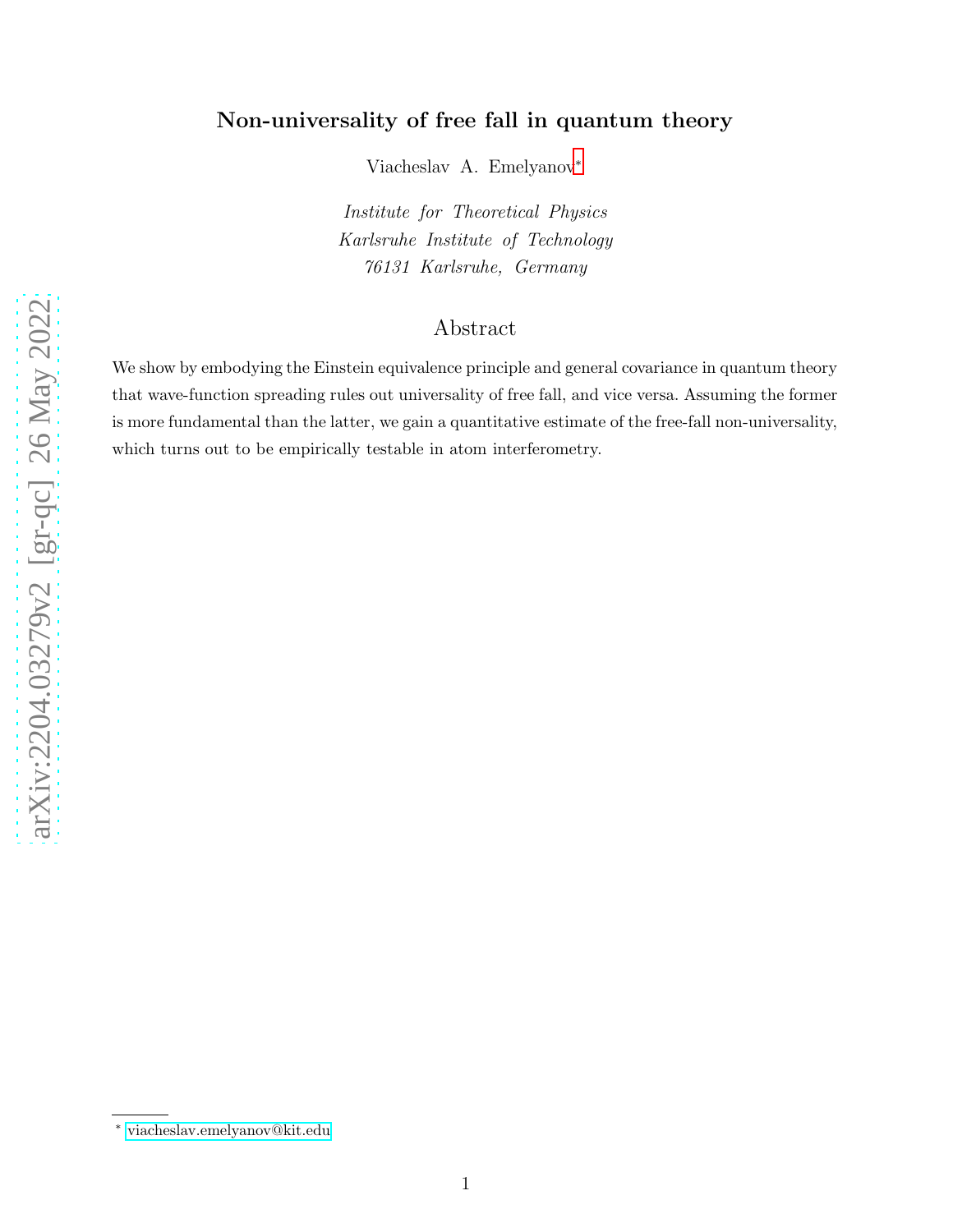#### I. INTRODUCTION

According to Newton's gravitational law, any body having a non-zero gravitational mass is a source of gravity. It is a consequence of numerous experiments that gravitational mass  $M_g$  of a macroscopic body is equal with good accuracy to its inertial mass  $M_i$ . So, one might assume

<span id="page-1-0"></span>
$$
(M_g/M_i)_{\text{classical}} = 1. \t\t(1)
$$

In Newton's theory, this observation implies that test bodies fall down equally fast, provided same initial position and velocity. The general theory of relativity (GR) promotes this result to the weak equivalence principle which is also known in the literature as the universality of free fall. This principle yields a key argument for modelling gravitational interaction through space-time geometry [\[1](#page-7-0)], where particles' trajectories correspond to geodesic world lines.

In the framework of quantum theory, however, particles cannot be thought of as point-like objects which move along single world lines. Indeed, Heisenberg's uncertainty principle forces to abandon the idea that position and momentum can be simultaneously defined with perfect precision for quantum particles [\[2](#page-7-1)]. This quantum fuzziness originates from the fact that wave functions have finite localisation in space, resulting in the probability of finding a particle at a given space-time point, which is always less than unity. This suggests that quantum particles might not obey the weak equivalence principle.

In this article, we study this conceptual conflict quantitatively. It becomes possible through the implementation of Einstein's equivalence principle and general covariance in theoretical particle physics.

#### II. FREE FALL OF CLASSICAL PARTICLES

According to Einstein's gravitational theory, matter is a source of a non-trivial spacetime curvature. The spacetime curvature is mathematically described by the Riemann tensor. This tensor has dimension of inverse length squared. In other words, we can characterise the spacetime curvature by a length scale: The bigger this length scale, the weaker a gravitation field is. In particular, at the Earth's surface, it reads

$$
l_{\oplus} \equiv r_{\oplus} \left( r_{\oplus}/r_{S,\oplus} \right)^{\frac{1}{2}} \approx 1.71 \times 10^{11} \,\mathrm{m} \,, \tag{2}
$$

where  $r_{\oplus} \approx 6.37 \times 10^6$  m denotes the Earth's radius, whereas  $r_{S, \oplus} \approx 8.87 \times 10^{-3}$  m stands for its Schwarzschild  $(S)$  radius. Thus, the Earth's curvature plays a little role in the dynamics of microscopic objects in quantum processes taking place over time intervals much smaller than  $l_{\oplus}/c \approx 9.52$  min, where  $c \approx 2.99 \times 10^8$  m/s is the speed of light in vacuum. For this reason, we shall neglect the Earth's curvature in what follows until Sec. [V.](#page-5-0)

This approximation means that the metric tensor at the Earth's surface can be replaced by the Minkowski metric  $\eta \equiv \text{diag}(+1, -1, -1, -1)$  iff one considers local inertial coordinates.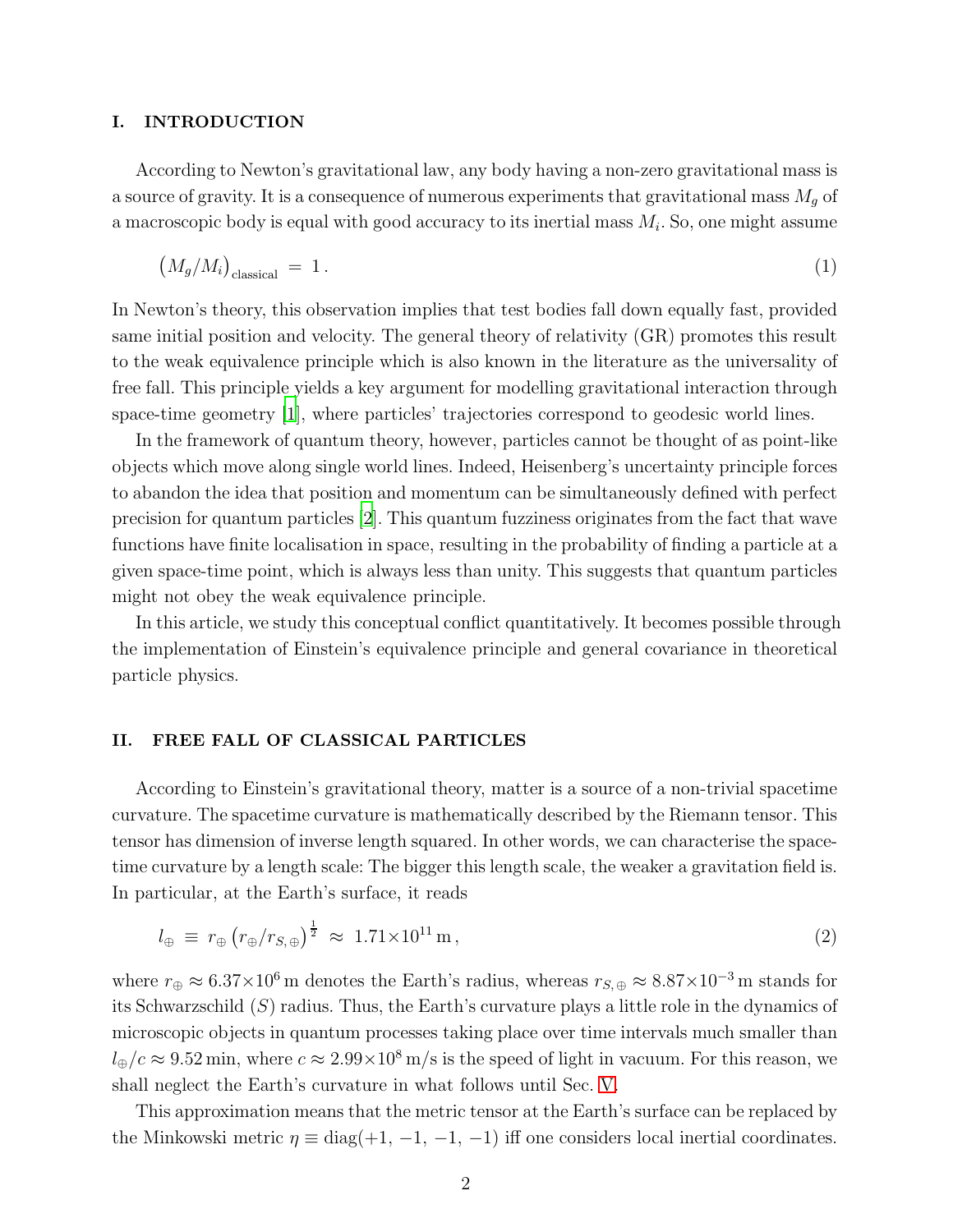To this end, let us introduce Riemann normal coordinates, y, defined at a given point at the Earth's surface, which corresponds to  $y^a = 0$ . In the vicinity of this point, we have

<span id="page-2-0"></span>
$$
ds^2 = g_{ab}(y) dy^a dy^b \approx \eta_{ab} dy^a dy^b,
$$
\n(3)

where the Latin indices lie in  $\{0, 1, 2, 3\}$ . We have neglected curvature-dependent terms on the right-hand side of [\(3\)](#page-2-0), because of the weakness of the Earth's gravitational field. These terms can be found in [\[3\]](#page-7-2). The very fact that the metric tensor can always be locally brought to the Minkowski-metric form is a result of Einstein's equivalence principle – locally and at any nonsingular point of the Universe, the special-relativity physics applies.

The general principle of relativity, saying that dynamical laws of nature are the same in all reference frames, ensures that physics does not depend on coordinates utilised. Nevertheless, the same physical process can look different in different coordinate frames. In particular, the local inertial coordinates y and general coordinates  $x \equiv (ct, x, y, z)$  are related as follows [\[3\]](#page-7-2):

<span id="page-2-2"></span>
$$
x^c \approx y^c - \frac{1}{2} \Gamma^c_{ab} y^a y^b, \qquad (4)
$$

where  $\Gamma^c_{ab}$  are Christoffel symbols computed at the Earth's surface and we have omitted terms which depend on higher-order derivatives of metric, in accord with the Minkwoski-spacetime approximation [\(3\)](#page-2-0). Taking into account that the Earth's gravitational field is approximately described by the Schwarzschild geometry, we obtain

<span id="page-2-5"></span><span id="page-2-3"></span>
$$
\Gamma^0_{ab} y^a y^b \approx \, + \frac{2g_\oplus}{c^2} y^3 y^0 \,, \tag{5a}
$$

$$
\Gamma^1_{ab} y^a y^b \approx -\frac{2g_\oplus}{c^2} y^3 y^1 \,, \tag{5b}
$$

$$
\Gamma_{ab}^2 y^a y^b \approx -\frac{2g_\oplus}{c^2} y^3 y^2 \,, \tag{5c}
$$

$$
\Gamma_{ab}^3 y^a y^b \approx \ +\frac{g_\oplus}{c^2} \left( (y^0)^2 + (y^1)^2 + (y^2)^2 - (y^3)^2 \right),\tag{5d}
$$

where the free-fall acceleration points down in the negative z-direction with the magnitude at the Earth's surface reading

$$
g_{\oplus} \equiv \frac{c^2 r_{S,\oplus}}{2(r_{\oplus})^2} \approx 9.81 \,\mathrm{m/s^2} \,. \tag{6}
$$

Now, in the Riemann frame, all geodesics passing through  $y^a = 0$  are straight world lines [\[3\]](#page-7-2). This is basically the condition which determines Riemann normal coordinates. Considering a classical (point-like) particle being initially at rest in the Riemann frame, we have

<span id="page-2-1"></span>
$$
y^a(\tau) = c\tau \delta_0^a \,, \tag{7}
$$

where  $\tau$  is the proper time and  $\delta \equiv \text{diag}(+1, +1, +1, +1)$  is the Kronecker delta. It turns into

<span id="page-2-4"></span>
$$
x^{a}(\tau) \approx c\tau \delta_0^{a} - \frac{1}{2} g_{\oplus} \tau^2 \delta_3^{a} \tag{8}
$$

in the non-inertial frame associated with the Earth's surface, where we have substituted [\(7\)](#page-2-1) into [\(4\)](#page-2-2) and [\(5\)](#page-2-3) to get [\(8\)](#page-2-4). This is the well-known result of Newton's gravitational theory, that explicitly demonstrates the universality of free fall in classical theory.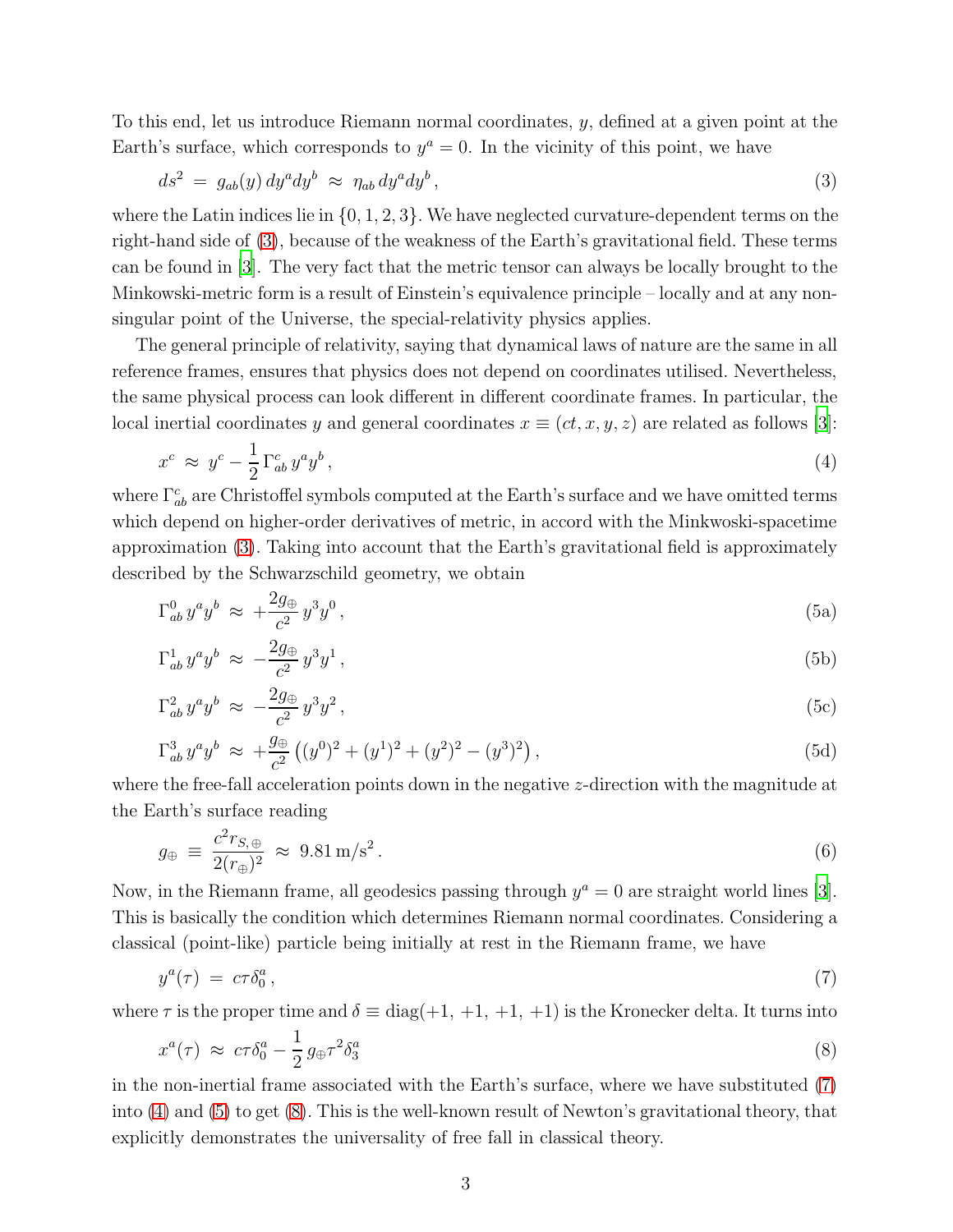#### III. FREE FALL OF QUANTUM PARTICLES

Quantum field theory (QFT) is a mathematical formalism which enables us to successfully describe high-energy processes taking place between particles. This formalism is based on the unification of the underlying principles of quantum mechanics (QM) and the special theory of relativity (SR). The observable Universe cannot be described by Minkowski spacetime, which is a basic mathematical structure of SR. Hence, the application of QFT in theoretical particle physics relies on the Minkowski-spacetime approximation [\(3\)](#page-2-0).

It is apparent that we need to go beyond this approximation in order to describe quantum particles in the presence of a gravitational field. We thereby wish to demand that the Einstein equivalence principle and the general principle of relativity be also implemented in quantum theory. The former principle implies then that quantum particles must locally be modelled by wave functions which, in local inertial frames, are given by plane-wave superpositions. In fact, it ensures that such quantum particles move along straight world lines in local inertial frames. The latter principle says in turn that wave functions must transform as tensors under general coordinate transformations. In particular, a spin-zero-particle wave function must correspond to a rank-zero tensor – scalar. This ensures that the semi-classical Einstein field equation is in accord with general covariance.

Thus, in the Riemann frame, Einstein's equivalence principle tells us that the wave packet of a spin-zero particle of mass  $M > 0$  is a superposition of plane waves, namely

<span id="page-3-1"></span>
$$
\psi(y) = \frac{1}{(2\pi\hbar)^3} \int \frac{d^3 \mathbf{K}}{2E_{\mathbf{K}}} F_{\mathbf{P}}(\mathbf{K}) \exp\left(-\frac{iK \cdot y}{\hbar}\right), \tag{9a}
$$

where  $\hbar \approx 1.05 \times 10^{-34}$  J⋅s is the reduced Planck constant and

$$
K \equiv (E_{\mathbf{K}}/c, \mathbf{K}) \equiv \left(\sqrt{(Mc)^2 + \mathbf{K}^2}, \mathbf{K}\right),\tag{9b}
$$

$$
K \cdot y \equiv \eta_{ab} K^a y^b \,. \tag{9c}
$$

The function  $F_{\mathbf{P}}(\mathbf{K})$  must have a narrow peak at  $\mathbf{K} \sim \mathbf{P}$ , where  $P \equiv (E_{\mathbf{P}}/c, \mathbf{P})$  is an initial 4momentum of the particle. This is in effect required for  $\psi(y)$  to be a localised-in-space packet. Furthermore, the general principle of relativity forces us to deal with  $F_P(K) = F(K \cdot P)$ . For instance, a covariant Gaussian wave function  $\vert 4, 5 \vert$  is characterised by

<span id="page-3-2"></span>
$$
F_{\mathbf{P}}(\mathbf{K}) \propto \exp\left(-\frac{K \cdot P}{2D^2}\right),\tag{10}
$$

where  $D > 0$  stands for momentum variance. The covariance principle leads, thereby, to  $\psi(y)$ which is invariant under the (local) Lorentz transformations.

According to Born's statistical interpretation, the wave function  $\psi(y)$  yields a probability amplitude of measuring the particle at a given place [\[2](#page-7-1)]. Thus, the probability to find it somewhere in space must be unity:

<span id="page-3-0"></span>
$$
\int d^3 \mathbf{y} \, \psi^*(y) \, \psi(y) = 1. \tag{11}
$$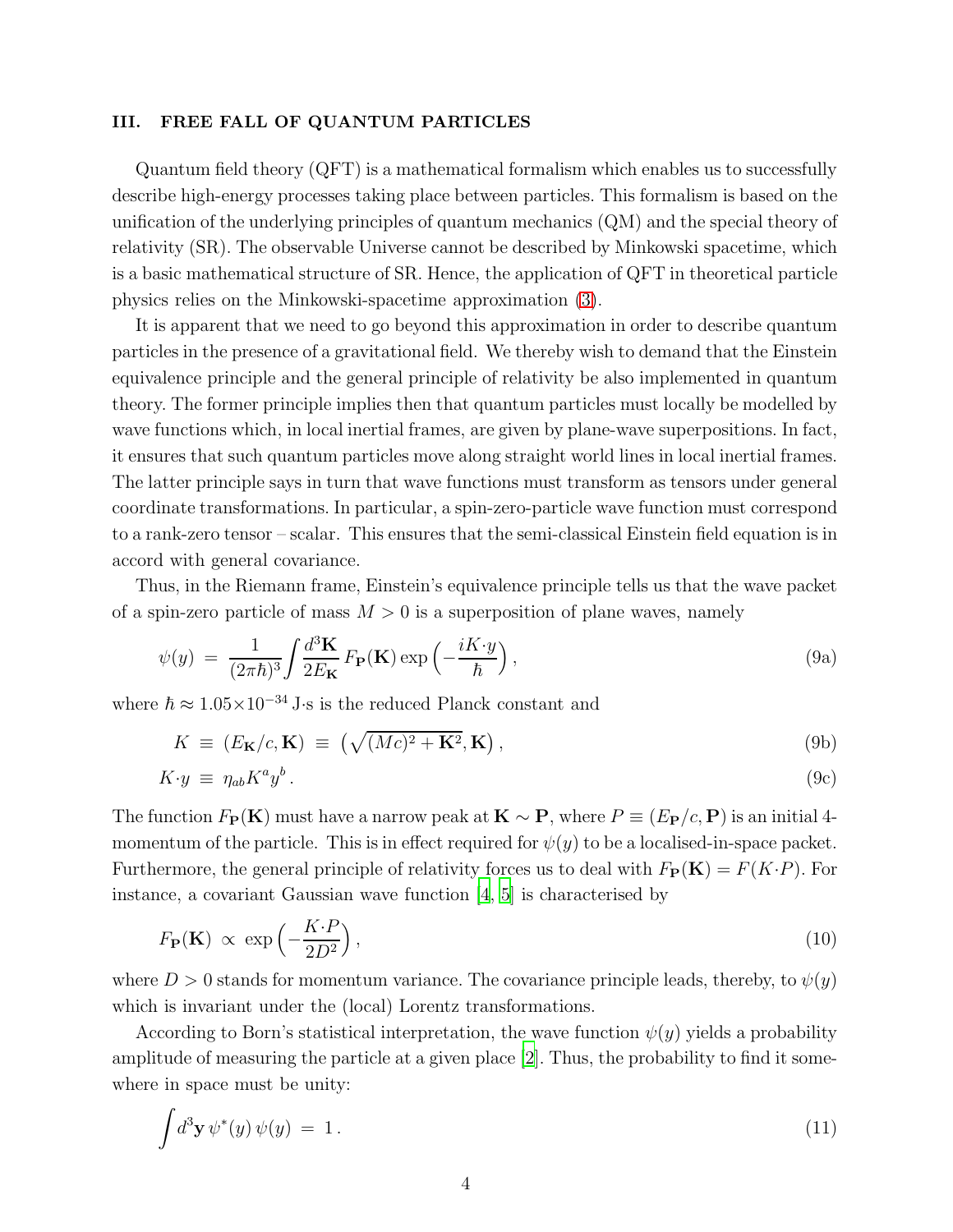This is a normalisation condition for the wave function  $\psi(y)$  in QM. It is evident though that this normalisation condition is at odds with special covariance, since the integration measure in [\(11\)](#page-3-0) is variant under the (local) Lorentz transformations. Therefore, it must be replaced in QFT by the Klein-Gordon product of  $\psi(y)$  with itself:

<span id="page-4-0"></span>
$$
i \int d^3 \mathbf{y} \left( \psi^*(y) \, \partial_0 \psi(y) - \psi(y) \, \partial_0 \psi^*(y) \right) = 1 \,. \tag{12}
$$

This equation is, in contrast, independent on (local) inertial frames, provided  $\psi(y)$  is a scalar. It physically means that quantum particles are reference-frame-independent objects, i.e. their very existence does not depend on coordinates utilised [\[6,](#page-7-5) [7\]](#page-7-6).

This observation suggests that the wave-function (centre-of-mass) position corresponds to

<span id="page-4-1"></span>
$$
\langle y^a(\tau) \rangle \equiv i \int_{\tau} d^3 \mathbf{y} \, y^a \Big( \psi^*(y) \, \partial_0 \psi(y) - \psi(y) \, \partial_0 \psi^*(y) \Big) \,, \tag{13}
$$

which turns into the quantum-mechanics definition of position expectation value in the nonrelativistic regime  $|\mathbf{P}| \ll Mc$  [\[7\]](#page-7-6). Note that the position expectation value  $\langle y^c(\tau) \rangle$  depends on the proper time  $\tau$ . This is a physical hypothesis, meaning that quantum particles measure  $\tau$ . This, however, can be justified by recalling that a lifetime of cosmic-ray (relativistic) muons is bigger than that of muons at rest. This discrepancy arises due to the time-dilation effect in SR [\[8](#page-7-7)]: The laboratory lifetime of the cosmic-ray muons is by the Lorentz factor bigger than their proper lifetime. This experimental result validates our hypothesis.

Consequently, we find from  $(9)$ ,  $(10)$ ,  $(12)$  and  $(13)$  for the spin-zero quantum particle being initially at rest  $(|\mathbf{P}| = 0)$  that

$$
\langle y^a(\tau) \rangle = c\tau \delta_0^a \tag{14}
$$

in the Riemann or, in other words, local inertial frame, while, by bearing in mind [\(4\)](#page-2-2) and [\(5\)](#page-2-3),

<span id="page-4-2"></span>
$$
\langle x^a(\tau) \rangle \approx c\tau \delta_0^a - \frac{1}{2} g_{\oplus} \left( \left( 1 + \frac{D^2}{(Mc)^2} \right) \tau^2 + \frac{\hbar^2}{4(Dc)^2} \right) \delta_3^a \tag{15}
$$

in the non-inertial frame associated with the Earth's surface. The quantum result [\(15\)](#page-4-2) differs from the classical one [\(8\)](#page-2-4) by terms to depend on internal quantum-particle properties, which clearly show the non-universality of free fall in quantum theory [\[6,](#page-7-5) [7](#page-7-6)].

The origin of the free-fall non-universality in quantum theory is wave-function spreading. Indeed, this universal phenomenon follows from the circumstance that the wave function  $\psi(y)$ obeys the Heisenberg uncertainty principle. This manifests itself through

$$
\langle y^1 y^1 \rangle = \langle y^2 y^2 \rangle = \langle y^3 y^3 \rangle \approx \frac{\hbar^2}{4D^2} + \frac{D^2}{M^2} \tau^2, \qquad (16)
$$

meaning that  $\psi(y)$  spreads in space. The combination of this quantum-mechanical result with [\(5d\)](#page-2-5) explains the quantum corrections to [\(8\)](#page-2-4) in [\(15\)](#page-4-2).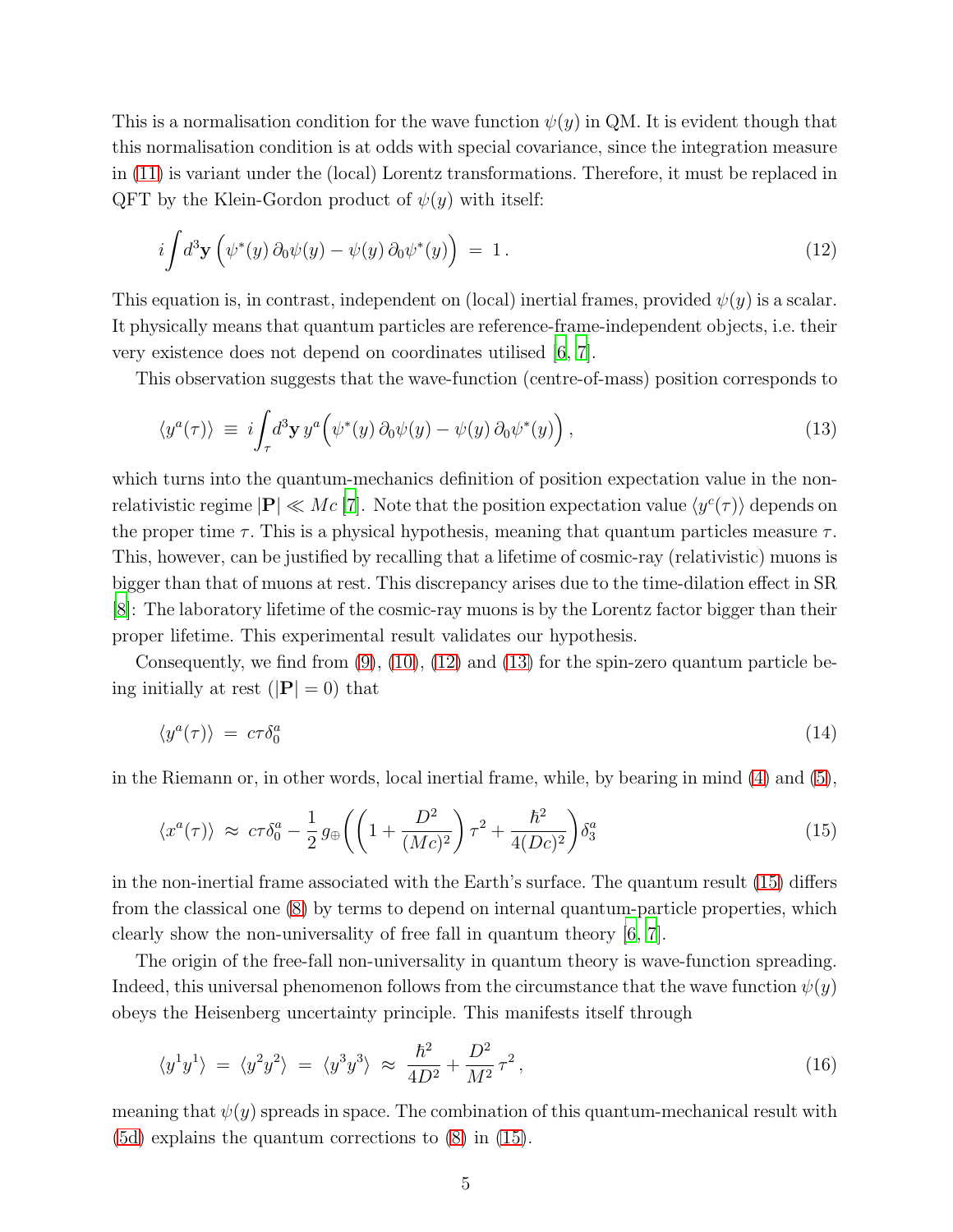Our result [\(15\)](#page-4-2) may be interpreted within Newton's theory as [\(1\)](#page-1-0) cannot hold in quantum theory, namely we instead have

<span id="page-5-1"></span>
$$
\left(M_g/M_i\right)_{\text{quantum}} \approx 1 + \frac{D^2}{(Mc)^2},\tag{17}
$$

because it follows from [\(15\)](#page-4-2) that

<span id="page-5-2"></span>
$$
\frac{d^2}{d\tau^2} \langle z(\tau) \rangle \approx -g_{\oplus} \left( M_g / M_i \right)_{\text{quantum}},
$$
\n(18)

We intend next to study whether this interpretation is at least approximately consistent with other observables.

#### IV. FOUR-MOMENTUM OF QUANTUM PARTICLES

With the stress-energy tensor of the quantum particle in the local Minkowski frame, i.e.

$$
T^{ab}(y) = \partial^a \psi^*(y) \partial^b \psi(y) + \partial^b \psi^*(y) \partial^a \psi(y) - \eta^{ab} (|\partial \psi(y)|^2 - (Mc/\hbar)^2 |\psi(y)|^2), \quad (19)
$$

we find for the particle being initial at rest that

$$
\langle p^{a}(\tau) \rangle \equiv \int_{\tau} d^{3} \mathbf{y} \frac{\partial x^{a}}{\partial y^{b}} T^{b0}(y)
$$
  

$$
\approx M c \left( 1 + \frac{3}{2} \frac{D^{2}}{(Mc)^{2}} \right) \delta_{0}^{a} - M g_{\oplus} \tau \left( 1 + \frac{5}{2} \frac{D^{2}}{(Mc)^{2}} \right) \delta_{3}^{a}.
$$
 (20)

This result can be immediately obtained from  $M_i \langle \dot{x}^a(\tau) \rangle$  with [\(15\)](#page-4-2), which, in classical theory, gives particle's 4-momentum, where the inertial mass  $M_i$  has been defined via the Lagrangian mass M at the leading order of the approximation as follows:

$$
M_i \equiv M \left( 1 + \frac{3}{2} \frac{D^2}{(Mc)^2} \right). \tag{21}
$$

These computations provide an independent support for the result [\(17\)](#page-5-1).

#### <span id="page-5-0"></span>V. GEODESIC DEVIATION FOR QUANTUM PARTICLES

The free-fall acceleration is a non-inertial-frame effect which is, accordingly, absent in local inertial frames. In contrast, the spacetime curvature is non-vanishing in all reference frames. In particular, it shows itself as a relative acceleration between geodesics. This starts to play a role in satellite-borne experiments. In fact, if we consider an interferometer freely falling along the geodesic [\(7\)](#page-2-1) and the quantum particle  $\psi(y)$  being initially placed at  $y = (0, l_x, l_y, l_z)$ , then its acceleration relative to the free-falling interferometer reads

$$
\frac{d^2}{d\tau^2} \left\langle y^c(\tau) \right\rangle \approx -\frac{1}{3(l_\oplus/c)^2} \left( l_x \delta_1^c + l_y \delta_2^c - 2l_z \delta_3^c \right) \left( 1 + \frac{D^2}{(Mc)^2} \right). \tag{22}
$$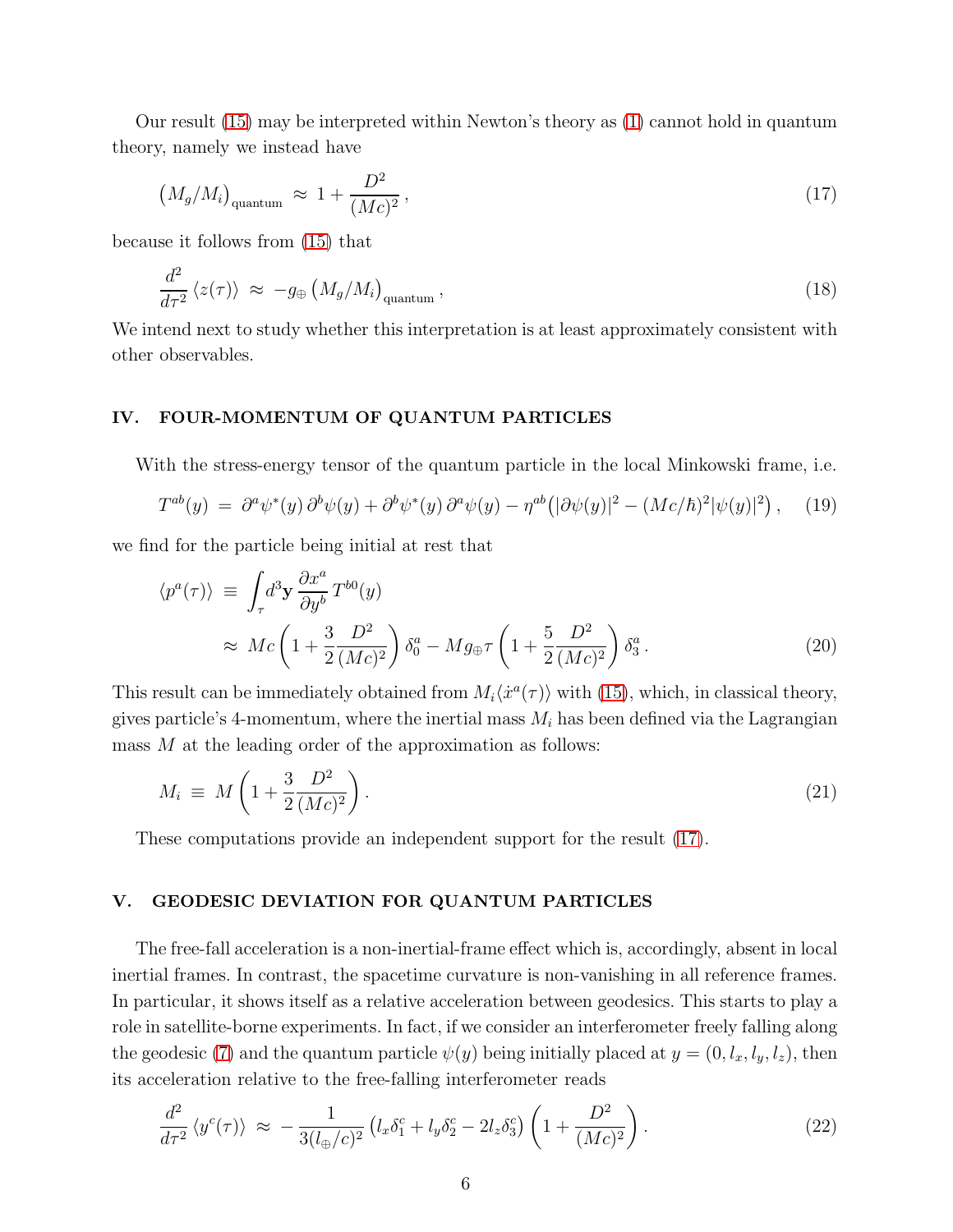This result is in accord with the geodesic deviation equation up to the factor depending on the internal quantum-particle properties. This factor agrees with that in [\(18\)](#page-5-2), suggesting that the gravitational mass of the quantum particle is by this factor bigger than its inertial mass. This is, apparently, in agreement with [\(17\)](#page-5-1).

### VI. QUANTITATIVE ESTIMATE

The result [\(18\)](#page-5-2) implies quantum particles fall down faster than classical ones. This effect is negligibly small for macroscopic objects. In particular, one gram of iron has the size of about  $6.24\times10^{-3}$  m, which can be equated to  $\hbar/D$ , according to Heisenberg's uncertainty principle, giving  $D/Mc \approx 5.63 \times 10^{-38}$ . However, a rubidium atom, <sup>85</sup>Rb, has the radius of  $220 \times 10^{-12}$  m and, thus, we get the estimate  $D/Mc \approx 5.63 \times 10^{-9}$ .

A dimensionless parameter, which quantifies relative free-fall acceleration of a pair of test bodies of different composition, is known as the Eötvös parameter. We obtain from [\(18\)](#page-5-2) that

$$
\eta(A,B) \approx \frac{D_A^2}{(M_A c)^2} - \frac{D_B^2}{(M_B c)^2} \,. \tag{23}
$$

It approximately reads  $3.16\times10^{-17}$  in case of  ${}^{85}\text{Rb}$  and a heavier atom. This is by five orders of magnitude smaller than the atom-interferometer sensitivity recently gained in [\[9\]](#page-7-8) by quantum tests of the free-fall universality, where the heavier atom was the rubidium isotope <sup>87</sup>Rb. Yet, the Eötvös parameter increases if lighter atoms are considered:

|                                  | $(D/Mc)^2$             |
|----------------------------------|------------------------|
| One gram of iron                 | $3.17\times10^{-75}$   |
| Rubidium atom $(^{85}\text{Rb})$ | $3.16 \times 10^{-17}$ |
| Potassium atom $(^{39}K)$        | $1.78{\times}10^{-16}$ |
| Hydrogen atom (H)                | $1.14{\times}10^{-11}$ |

Satellite-borne experiments have much better sensitivity with respect to the Earth-based ones by quantum tests of the free-fall universality – at the  $10^{-17}$  level or better, – where their main advantage consists in the fact that these tests can potentially be made over infinite freefall times [\[10\]](#page-7-9). Their sensitivity will thus be sufficient to empirically discover if the Heisenberg uncertainty principle is more fundamental than the weak equivalence principle.

## VII. CONCLUDING REMARKS

It is a result of lots of experiments that QFT over Minkowski space locally makes physical sense, although the observable Universe is actually curved. This observation implies that both Einstein's equivalence principle and general covariance must be built into quantum theory for this to be in accordance with observations in particle colliders. This line of reasoning leads to